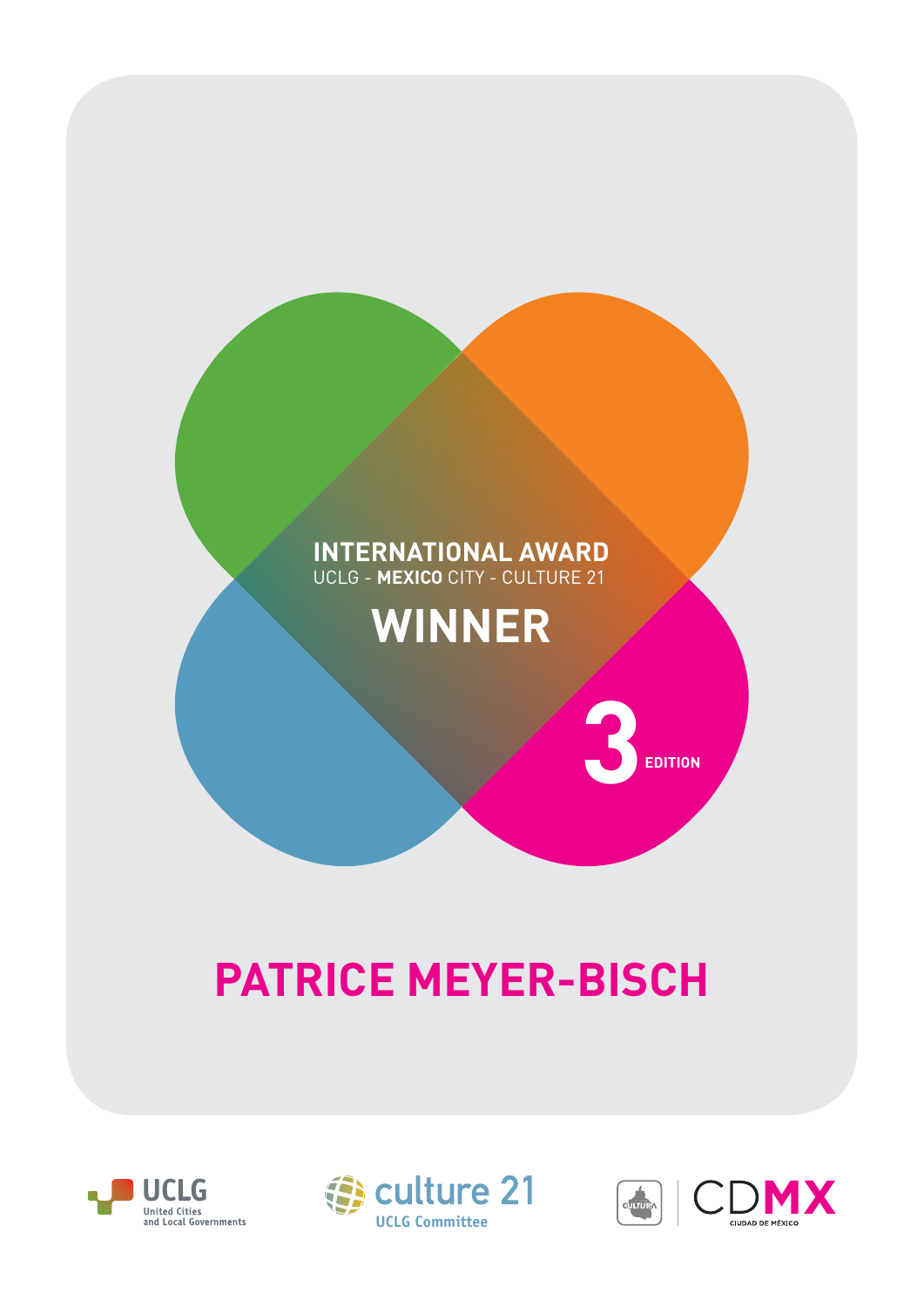



Patrice Meyer-Bisch holds a PhD in Philosophy, and is a professor-researcher. Until 2016, he was coordinator of the [Interdisciplinary Institute of Ethics](http://www.unifr.ch/iiedh/fr)  [and Human Rights](http://www.unifr.ch/iiedh/fr) (IIEDH) at the University of Fribourg (Switzerland), where he taught Human Rights and Democracy, with a focus on Cultural Rights and ethics of economy. He is the president of the [Observatory on](https://droitsculturels.org/observatoire/)  [Diversity and Cultural Rights](https://droitsculturels.org/observatoire/) (an IIEDH programme established in 2004) and of the UNESCO Chair in Human Rights and Democracy at the same university.

Within the broad scope of his research, Patrice Meyer-Bisch is particularly known for his work in the field of cultural rights at an international scale, as one of the main promoters of the [Fribourg](http://www.culturalrights.net/descargas/drets_culturals377.pdf)  [Declaration on Cultural Rights](http://www.culturalrights.net/descargas/drets_culturals377.pdf) (2007), which promotes the protection of cultural diversity and rights within the human rights system and is the result of twenty years of work by an international group of experts, the "Fribourg Group".

He has conducted research in several European and African countries. His academic research covers, in addition to cultural rights, the indivisibility of human rights, especially in relation to economic ethics, democracy, social sciences and interdisciplinary research methodologies.

## **PATRICE MEYER BISCH**

As for his work related to the United Nations, Patrice Meyer-Bisch has followed the transition from the Commission on Human Rights to the new Human Rights Council through his academic work. He is familiar with the Committee on Economic, Social and Cultural Rights, as well as with some thematic mandates on extreme poverty, indigenous peoples, right to education, freedom of opinion and expression, and freedom of religion or belief.

His contribution to the rights-based approach lays the foundation for current cultural policies as guarantors of citizens' exercise of their right to participate in cultural life, while placing cultural rights as the foundation of sustainability and human development. This dimension brings a new global perspective to local conflicts and enables the dynamics of international interaction which generate the foundation documents for the promotion of shared values related to cultural policies at a global level.

As he states in ["Cultural Rights within the](http://www.agenda21culture.net/sites/default/files/files/documents/en/newa21c_patrice_meyer-bisch_eng.pdf)  [Development Grammar":](http://www.agenda21culture.net/sites/default/files/files/documents/en/newa21c_patrice_meyer-bisch_eng.pdf) "The aim is not to define a development that respects human rights but rather policies that take into account each human right as a development factor, both as a means and an end. The end is not to define a sustainable development